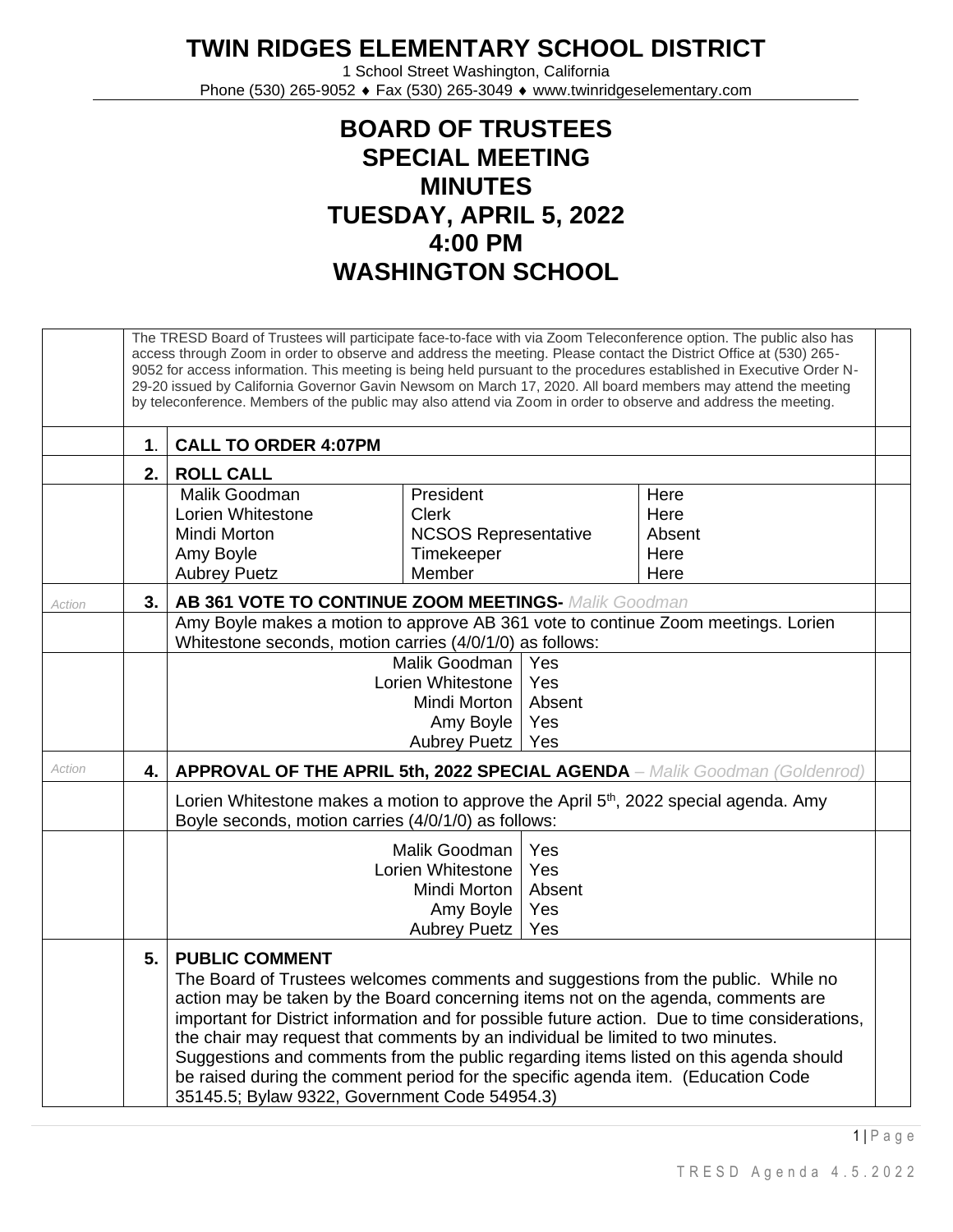|                   | 6. |    | <b>CONSENT ITEMS.</b> These items are expected to be routine and non-controversial. The<br>Board will act upon them at one time without discussion. Any Board member, staff<br>member or interested party may request that an item be removed from the consent agenda<br>for discussion.                                            |                    |                               |                                   |                                                                                        |                         |              |                                    |                |                 |              |  |   |
|-------------------|----|----|-------------------------------------------------------------------------------------------------------------------------------------------------------------------------------------------------------------------------------------------------------------------------------------------------------------------------------------|--------------------|-------------------------------|-----------------------------------|----------------------------------------------------------------------------------------|-------------------------|--------------|------------------------------------|----------------|-----------------|--------------|--|---|
| Action            |    | Α. | Approval of the March 8 <sup>th</sup> Regular Board Meeting Minutes (Yellow)                                                                                                                                                                                                                                                        |                    |                               |                                   |                                                                                        |                         |              |                                    |                |                 |              |  | B |
| Action            |    | В. | Approval of the March 15 <sup>rd</sup> Special Meeting Minutes (Yellow)                                                                                                                                                                                                                                                             |                    |                               |                                   |                                                                                        |                         |              |                                    |                |                 |              |  | B |
| Action            |    | D. | Approval of the March Warrants (Salmon)                                                                                                                                                                                                                                                                                             |                    |                               |                                   |                                                                                        |                         |              |                                    |                |                 |              |  | B |
|                   |    |    | Amy Boyle makes a motion to approve the consent items as presented. Aubrey Puetz<br>seconds, motion carries (4/0/1/0) as follows:                                                                                                                                                                                                   |                    |                               |                                   |                                                                                        |                         |              |                                    |                |                 |              |  |   |
|                   |    |    |                                                                                                                                                                                                                                                                                                                                     |                    |                               |                                   | Malik Goodman<br>Lorien Whitestone<br>Mindi Morton<br>Amy Boyle<br><b>Aubrey Puetz</b> |                         |              | Yes<br>Yes<br>Absent<br>Yes<br>Yes |                |                 |              |  |   |
|                   | 7. |    | <b>REPORTS</b>                                                                                                                                                                                                                                                                                                                      |                    |                               |                                   |                                                                                        |                         |              |                                    |                |                 |              |  |   |
| Discussion        |    | Α. | Family Resource Center Report- Diana Pasquini                                                                                                                                                                                                                                                                                       |                    |                               |                                   |                                                                                        |                         |              |                                    |                |                 |              |  |   |
|                   |    |    | No family resource center report.                                                                                                                                                                                                                                                                                                   |                    |                               |                                   |                                                                                        |                         |              |                                    |                |                 |              |  |   |
| Discussion        |    | В. | <b>OWEN's Financial Report- Peter Ketchand</b>                                                                                                                                                                                                                                                                                      |                    |                               |                                   |                                                                                        |                         |              |                                    |                |                 |              |  |   |
|                   |    |    | No OWEN's financial report.                                                                                                                                                                                                                                                                                                         |                    |                               |                                   |                                                                                        |                         |              |                                    |                |                 |              |  |   |
| Discussion        |    | C. | Grizzly Hill School Report (87 Students Enrolled) - Melissa Madigan                                                                                                                                                                                                                                                                 |                    |                               |                                   |                                                                                        |                         |              |                                    |                |                 |              |  |   |
|                   |    |    | <b>Teacher</b>                                                                                                                                                                                                                                                                                                                      | Mrs.<br>Caughey    |                               | Mrs.                              | <b>Clemens</b>                                                                         | Mrs.<br><b>Hobbs</b>    |              | Mrs.<br><b>Mitchell</b>            | Mr.            | <b>Ruckrich</b> |              |  |   |
|                   |    |    | Grade                                                                                                                                                                                                                                                                                                                               | <b>TK/K</b>        | 1                             | $\mathbf{2}$                      | $\mathbf{3}$                                                                           | $\overline{\mathbf{4}}$ | 5            | 6                                  | $\overline{7}$ | 8               | <b>Total</b> |  |   |
|                   |    |    | <b>Students</b>                                                                                                                                                                                                                                                                                                                     | 1/5                | 9                             | 8                                 | 11                                                                                     | 15                      | 5            | 8                                  | 14             | 11              | 87           |  |   |
|                   |    |    | Mother's Day/Special Person's Day is being planned at the school. Tiffany Caughey and her<br>TK/K/1 <sup>st</sup> grade class took a trip to Little Acorns Preschool to donate blankets to veterans. She<br>would like to take her students to the San Juan Library once a month to have her students<br>familiar with the library. |                    |                               |                                   |                                                                                        |                         |              |                                    |                |                 |              |  |   |
| Discussion        |    | D. | Washington School Report (6 Students Enrolled)- Adam Pearcy/Melissa Madigan                                                                                                                                                                                                                                                         |                    |                               |                                   |                                                                                        |                         |              |                                    |                |                 |              |  |   |
|                   |    |    | <b>Teacher</b>                                                                                                                                                                                                                                                                                                                      | <b>Adam Pearcy</b> |                               |                                   |                                                                                        |                         |              |                                    |                |                 |              |  |   |
|                   |    |    | Grade                                                                                                                                                                                                                                                                                                                               | Κ<br>1             | $\mathbf{2}$<br>3             | $5\phantom{.0}$<br>4 <sup>1</sup> | $6 \mid$<br>$\overline{7}$                                                             | 8                       | <b>Total</b> |                                    |                |                 |              |  |   |
|                   |    |    | <b>Students</b><br>End of year field trips are being planned, staff and students are excited.                                                                                                                                                                                                                                       | $\overline{2}$     | $\mathbf 0$<br>$\overline{0}$ | $\mathsf 0$<br>$\overline{0}$     | $2 \mid$<br>$\overline{0}$                                                             | 6                       |              |                                    |                |                 |              |  |   |
|                   |    |    |                                                                                                                                                                                                                                                                                                                                     |                    |                               |                                   |                                                                                        |                         |              |                                    |                |                 |              |  |   |
| Discussion        |    | Е. | Little Acorns Preschool Report (21 Students Enrolled)- Pam Langley/Melissa<br>Madigan                                                                                                                                                                                                                                               |                    |                               |                                   |                                                                                        |                         |              |                                    |                |                 |              |  |   |
|                   |    |    | \$600 in grants were received. Little Acorns Preschool Director Pam Langley wants to<br>know if a summer program will be offered to the preschool.                                                                                                                                                                                  |                    |                               |                                   |                                                                                        |                         |              |                                    |                |                 |              |  |   |
| Discussion        |    | F. | Teacher's Report- Melissa Madigan/Staff                                                                                                                                                                                                                                                                                             |                    |                               |                                   |                                                                                        |                         |              |                                    |                |                 |              |  |   |
|                   |    |    | Field trips are happening regularly and the teachers, students, and staff are enjoying<br>them. Teachers are working on putting together an event for Earth Day. Journeys,<br>Wonders, and ELA curriculum is being received well by teaching staff.                                                                                 |                    |                               |                                   |                                                                                        |                         |              |                                    |                |                 |              |  |   |
| <b>Discussion</b> |    | G. | Facilities Management Report- Melissa Madigan/Staff                                                                                                                                                                                                                                                                                 |                    |                               |                                   |                                                                                        |                         |              |                                    |                |                 |              |  |   |

 $2 | P a g e$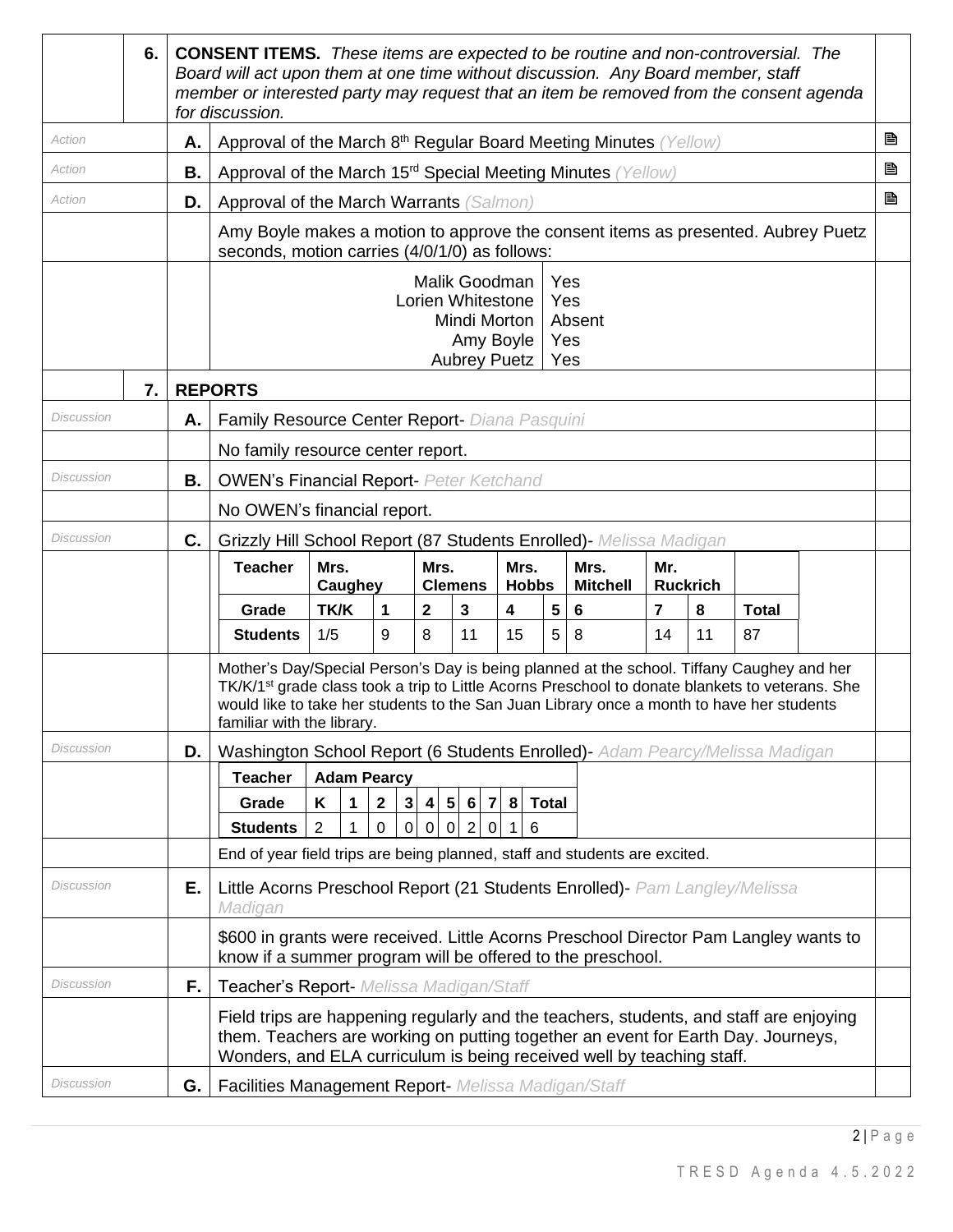|                          |    | There is a tree service proposal for safety and fire suppression. During the regular<br>board meeting in May, representatives from North San Juan Volunteer Fire<br>Department will be in attendance to discuss what work should be done to best<br>mitigate these risks. There are new fire suppression procedures in place from PG&E<br>will also be discussed. Fred Salisbury is our representative for PG&E and has given<br>us information on what to expect for the upcoming fire season and these details will                                                                                                                                                                                                                                                                                                                                                                                                                                                                                                                                                                                                                                                                                                                                                                                                                                                                                                                                                                                                                                                                                                                                                                                                                                                                                                                                                                                                                                                                                                                                              |   |
|--------------------------|----|--------------------------------------------------------------------------------------------------------------------------------------------------------------------------------------------------------------------------------------------------------------------------------------------------------------------------------------------------------------------------------------------------------------------------------------------------------------------------------------------------------------------------------------------------------------------------------------------------------------------------------------------------------------------------------------------------------------------------------------------------------------------------------------------------------------------------------------------------------------------------------------------------------------------------------------------------------------------------------------------------------------------------------------------------------------------------------------------------------------------------------------------------------------------------------------------------------------------------------------------------------------------------------------------------------------------------------------------------------------------------------------------------------------------------------------------------------------------------------------------------------------------------------------------------------------------------------------------------------------------------------------------------------------------------------------------------------------------------------------------------------------------------------------------------------------------------------------------------------------------------------------------------------------------------------------------------------------------------------------------------------------------------------------------------------------------|---|
| <b>Discussion</b>        | Η. | Superintendent's Report- Melissa Madigan                                                                                                                                                                                                                                                                                                                                                                                                                                                                                                                                                                                                                                                                                                                                                                                                                                                                                                                                                                                                                                                                                                                                                                                                                                                                                                                                                                                                                                                                                                                                                                                                                                                                                                                                                                                                                                                                                                                                                                                                                           |   |
|                          |    | The board retreat was a success. Graduation plans/discussion will be added to the<br>May regular agenda.                                                                                                                                                                                                                                                                                                                                                                                                                                                                                                                                                                                                                                                                                                                                                                                                                                                                                                                                                                                                                                                                                                                                                                                                                                                                                                                                                                                                                                                                                                                                                                                                                                                                                                                                                                                                                                                                                                                                                           |   |
| <b>Discussion</b>        | Ι. | <b>Board Report-</b> Malik Goodman                                                                                                                                                                                                                                                                                                                                                                                                                                                                                                                                                                                                                                                                                                                                                                                                                                                                                                                                                                                                                                                                                                                                                                                                                                                                                                                                                                                                                                                                                                                                                                                                                                                                                                                                                                                                                                                                                                                                                                                                                                 |   |
|                          |    | Lorien Whitestone has a surplus of walnut that she wanted to donated to Grizzly Hill<br>School. Would like to know if this is possible, she and Sunshine Bender can discuss<br>this. Tiffany Caughey suggested the wood could be used to build bird houses or for<br>an art project.                                                                                                                                                                                                                                                                                                                                                                                                                                                                                                                                                                                                                                                                                                                                                                                                                                                                                                                                                                                                                                                                                                                                                                                                                                                                                                                                                                                                                                                                                                                                                                                                                                                                                                                                                                               |   |
| 8.                       |    | <b>DISCUSSION/ACTION ITEMS</b>                                                                                                                                                                                                                                                                                                                                                                                                                                                                                                                                                                                                                                                                                                                                                                                                                                                                                                                                                                                                                                                                                                                                                                                                                                                                                                                                                                                                                                                                                                                                                                                                                                                                                                                                                                                                                                                                                                                                                                                                                                     |   |
| <b>Discussion/Action</b> | Α. | Resolution #22-09 of the Board of Trustees of Twin Ridges Elementary School<br>District Approving the Closure of Washington School, Finding the Closure of<br>Washington School Exempt from the California Environmental Quality Act, and<br>Approving the Filing and Recordation of a Notice of Exemption- Melissa Madigan                                                                                                                                                                                                                                                                                                                                                                                                                                                                                                                                                                                                                                                                                                                                                                                                                                                                                                                                                                                                                                                                                                                                                                                                                                                                                                                                                                                                                                                                                                                                                                                                                                                                                                                                        | B |
|                          |    | After much discussion and consultation from the Nevada County Office of Education<br>to seek alternative options, it is recommended due to financial constraints and<br>low/declining enrollment numbers (less than four students), that the board<br>recommends that Washington School be closed and repurposed as an educational<br>resource facility. Members of the board expressed that if a pre-enrollment threshold is<br>met (greater than five students), the school can be easily reopened. Open enrollment<br>will be ongoing to see if this threshold can be met. The public expressed how<br>repurposing of the school can meet their social/emotional needs. This includes the<br>building being open for six hours a day, preferably from 1pm-7pm. It will be open for<br>as many students as possible, with internet and food available to students. Students<br>have the option to remain within the TRESD district and attend Grizzly Hill School.<br>Nevada City School District has also agreed to accept any transfer students and to<br>bus them from the White Cloud bus stop to NCSD or NJUHSD. Our school van will<br>be used to bus students to the White Cloud bus stop. The board determined that an<br>Educational Resource Facility committee be formed during the regular meeting in<br>May to continue assisting the needs of the community during this process. Members<br>of the public in attendance interested in being a part of this committee and/or would<br>like input on this process have signed their names and contact information on a sheet<br>of paper and will be contacted once the committee is formed. It is determined that<br>Washington School is exempt from CEQA.<br>Amy Boyle makes a motion to approve Resolution #22-09 of the Board of Trustees of<br>Twin Ridges Elementary School District Approving the Closure of Washington<br>School, Finding the Closure of Washington School Exempt from the California<br>Environmental Quality Act, and Approving the Filing and Recordation of a Notice of |   |
|                          |    | Exemption. Lorien Whitestone seconds. Motion carries (4/0/1/0) as follows:                                                                                                                                                                                                                                                                                                                                                                                                                                                                                                                                                                                                                                                                                                                                                                                                                                                                                                                                                                                                                                                                                                                                                                                                                                                                                                                                                                                                                                                                                                                                                                                                                                                                                                                                                                                                                                                                                                                                                                                         |   |
|                          |    | Malik Goodman<br>Yes<br>Lorien Whitestone<br>Yes<br>Mindi Morton<br>Absent<br>Amy Boyle<br>Yes<br><b>Aubrey Puetz</b><br>Yes                                                                                                                                                                                                                                                                                                                                                                                                                                                                                                                                                                                                                                                                                                                                                                                                                                                                                                                                                                                                                                                                                                                                                                                                                                                                                                                                                                                                                                                                                                                                                                                                                                                                                                                                                                                                                                                                                                                                       |   |

 $3 | P a g e$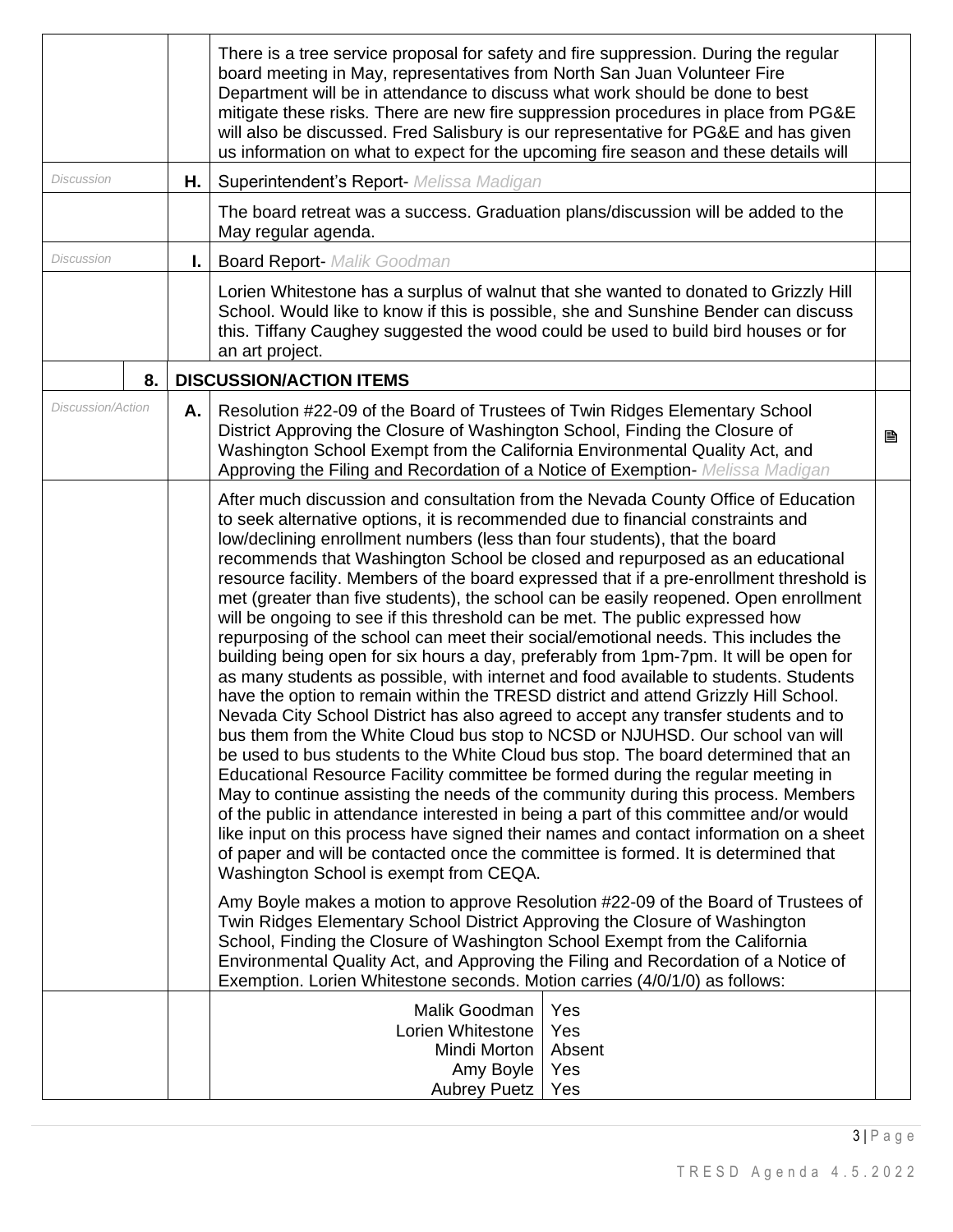|                          | В. | <b>MOU NCSD and TRESD-</b> Melissa Madigan                                                                                                                                                         |                                    | B |  |  |  |
|--------------------------|----|----------------------------------------------------------------------------------------------------------------------------------------------------------------------------------------------------|------------------------------------|---|--|--|--|
|                          |    | This MOU between NCSD and TRESD discusses the understanding and agreement<br>of allowing the current Washington students to transfer to NCSD as they wish and<br>having bussing available to them. |                                    |   |  |  |  |
|                          |    | Amy Boyle makes a motion to accept the MOU NCSD and TRESD, Lorien<br>Whitestone seconds. Motion carries (4/0/1/0) as follows:                                                                      |                                    |   |  |  |  |
|                          |    | Malik Goodman<br>Lorien Whitestone<br>Mindi Morton<br>Amy Boyle<br>Aubrey Puetz                                                                                                                    | Yes<br>Yes<br>Absent<br>Yes<br>Yes |   |  |  |  |
| Discussion/Action        | C. | Rescinding the Birken Vogt Generator Proposal for Washington School- Sunshine<br><b>Bender (White)</b>                                                                                             |                                    |   |  |  |  |
|                          |    | This item is tabled until the next board meeting.                                                                                                                                                  |                                    |   |  |  |  |
| Discussion/Action        | D. | Approval of Auditor Michelle Hanson for the 21/22 School Year- Sunshine Bender<br>'White l                                                                                                         |                                    | B |  |  |  |
|                          |    | May of 2022 is the next audit cycle. Aubrey Puetz's Zoom connection stopped at<br>(5:35pm, she rejoined at 5:41pm).                                                                                |                                    |   |  |  |  |
|                          |    | Amy Boyle makes a motion to approve the auditor Michelle Hanson for the 21/22<br>School Year. Lorien Whitestone seconds, motion carries (4/0/1/0) as follows:                                      |                                    |   |  |  |  |
|                          |    | Malik Goodman<br>Lorien Whitestone<br>Mindi Morton<br>Amy Boyle<br><b>Aubrey Puetz</b>                                                                                                             | Yes<br>Yes<br>Absent<br>Yes<br>Yes |   |  |  |  |
| Discussion/Action        | Е. | Acton Arboriculture Proposal #6697 Little Acorns Preschool- Melissa Madigan                                                                                                                        |                                    | B |  |  |  |
|                          |    | Lorien Whitestone makes a motion to approve the Acton Arboriculture Proposal<br>#6697 for Little Acorns Preschool. Amy Boyle seconds, motion carries (4/0/1/0) as<br>follows:                      |                                    |   |  |  |  |
|                          |    | Malik Goodman<br>Lorien Whitestone<br>Mindi Morton<br>Amy Boyle<br><b>Aubrey Puetz</b>                                                                                                             | Yes<br>Yes<br>Absent<br>Yes<br>Yes |   |  |  |  |
| <b>Discussion/Action</b> | F. | Acton Arboriculture Proposal #6725 Grizzly Hill School- Melissa Madigan                                                                                                                            |                                    | B |  |  |  |
|                          |    | Lorien Whitestone makes a motion to approve the Acton Arboriculture Proposal<br>#6725 for Grizzly Hill School. Amy Boyle seconds, motion carries (4/0/1/0) as follows:                             |                                    |   |  |  |  |
|                          |    | Malik Goodman<br>Lorien Whitestone<br>Mindi Morton<br>Amy Boyle<br><b>Aubrey Puetz</b>                                                                                                             | Yes<br>Yes<br>Absent<br>Yes<br>Yes |   |  |  |  |
| Discussion/Action        | G. | Williams Quarterly Report (4 <sup>th</sup> Quarter, April 1 <sup>st</sup> to June 30 <sup>th</sup> ) Melissa Madigan                                                                               |                                    | B |  |  |  |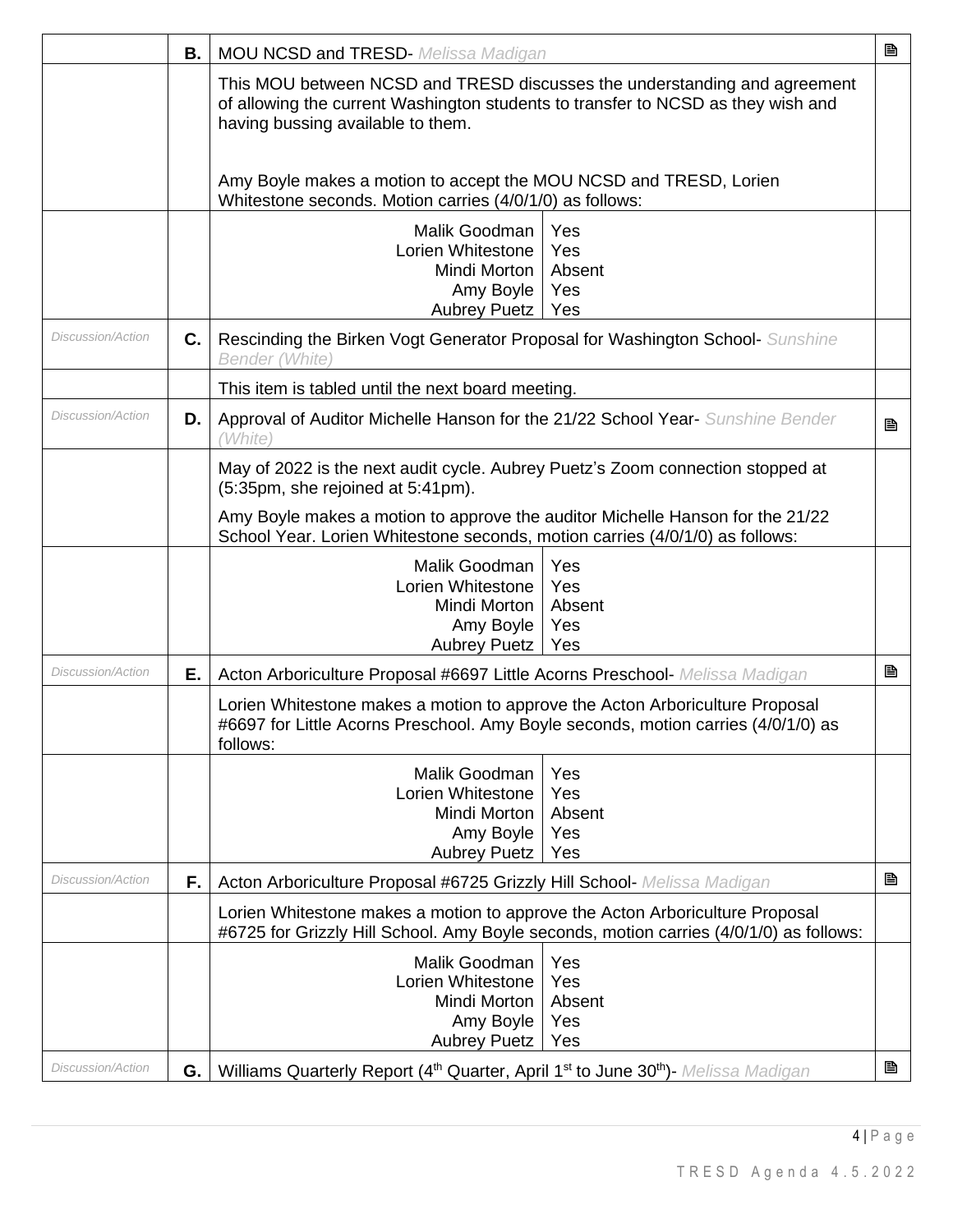|                          |    | There are no findings. Lorien Whitestone makes a motion to approve the Williams<br>Quarterly Report (4 <sup>th</sup> Quarter, April 1 <sup>st</sup> to June 30 <sup>th</sup> ). Amy Boyle seconds, motion<br>carries (4/0/1/) as follows: |  |  |  |  |  |  |
|--------------------------|----|-------------------------------------------------------------------------------------------------------------------------------------------------------------------------------------------------------------------------------------------|--|--|--|--|--|--|
|                          |    | Malik Goodman<br>Yes<br>Lorien Whitestone<br>Yes<br>Mindi Morton<br>Absent<br>Amy Boyle<br>Yes<br>Yes<br><b>Aubrey Puetz</b>                                                                                                              |  |  |  |  |  |  |
| Discussion/Action        |    | H.   ELA Curriculum- Melissa Madigan                                                                                                                                                                                                      |  |  |  |  |  |  |
|                          |    | ELA curriculum was previously approved and we're awaiting on the final quote.                                                                                                                                                             |  |  |  |  |  |  |
| <b>Discussion/Action</b> | L. | <b>Surplus Maintenance Tools - Mindi Morton</b>                                                                                                                                                                                           |  |  |  |  |  |  |
|                          |    | Mindi Morton is absent. Items need to be labeled and catalogued, preferably a project<br>that happens over the summer.                                                                                                                    |  |  |  |  |  |  |
| Discussion/Action        | J. | <b>District Document Storage- Malik Goodman</b>                                                                                                                                                                                           |  |  |  |  |  |  |
|                          |    | A lock was ordered for the Grizzly Hill storage shed. Boxes with labels and dates<br>should be made so staff know when to shred documents/how long to store them. The<br>upstairs storage can be used at Little Acorns Preschool.         |  |  |  |  |  |  |
| Discussion/Action        | Κ. | <b>Plumbing at Oak Tree School- Malik Goodman</b>                                                                                                                                                                                         |  |  |  |  |  |  |
|                          |    | There are drainage issues with pipes and the Oak Tree site needs a professional to<br>investigate the plumbing.                                                                                                                           |  |  |  |  |  |  |
| Discussion/Action        | L. | Athletic Instructor for the 2022 School Year- Melissa Madigan                                                                                                                                                                             |  |  |  |  |  |  |
|                          |    | This position will be posted in the staff room at Grizzly Hill School to be available to<br>anyone interested.                                                                                                                            |  |  |  |  |  |  |
| <b>Discussion/Action</b> | М. | <b>Field Trips-</b> Malik Goodman/Staff                                                                                                                                                                                                   |  |  |  |  |  |  |
|                          |    | The $4th$ and $5th$ grade class took a field trip to Sutter's Fort. The $7th$ and $8th$ grade class<br>will be making a trip to San Francisco soon.                                                                                       |  |  |  |  |  |  |
| <b>Discussion/Action</b> | N. | Evaluate Progress of Annual Goals/LCAP Update- Melissa Madigan                                                                                                                                                                            |  |  |  |  |  |  |
|                          |    | This will be on the May regular agenda. The 2 <sup>nd</sup> Tuesday in June will be the approval<br>of the LCAP.                                                                                                                          |  |  |  |  |  |  |
| Discussion/Action        | О. | <b>TRTA Update-</b> Tiffany Caughey                                                                                                                                                                                                       |  |  |  |  |  |  |
|                          |    | No update as of now, there will likely be an update by the next regular board meeting.                                                                                                                                                    |  |  |  |  |  |  |
| Discussion               | Ρ. | B<br>Public Hearing (Government Code § 3547.5)- Melissa Madigan                                                                                                                                                                           |  |  |  |  |  |  |
| Discussion               |    | <b>TRESD Public Disclosure of Collective Bargaining Agreements (Government</b><br>i.<br>B<br>Code § 3547.5)                                                                                                                               |  |  |  |  |  |  |
|                          |    | No public comment.                                                                                                                                                                                                                        |  |  |  |  |  |  |
| Action                   | Q. | TRTA Tentative Negotiated Agreement: 2021/2022 Certificated Salary Schedules<br>B<br>and Settlements- Melissa Madigan                                                                                                                     |  |  |  |  |  |  |
|                          |    | No update as of now, this item is postponed until the next regular board meeting.                                                                                                                                                         |  |  |  |  |  |  |
| Action                   | R. | CSEA Tentative Negotiated Agreement: 2021/2022 Classified Salary Schedules and<br>B<br>Settlements- Melissa Madigan                                                                                                                       |  |  |  |  |  |  |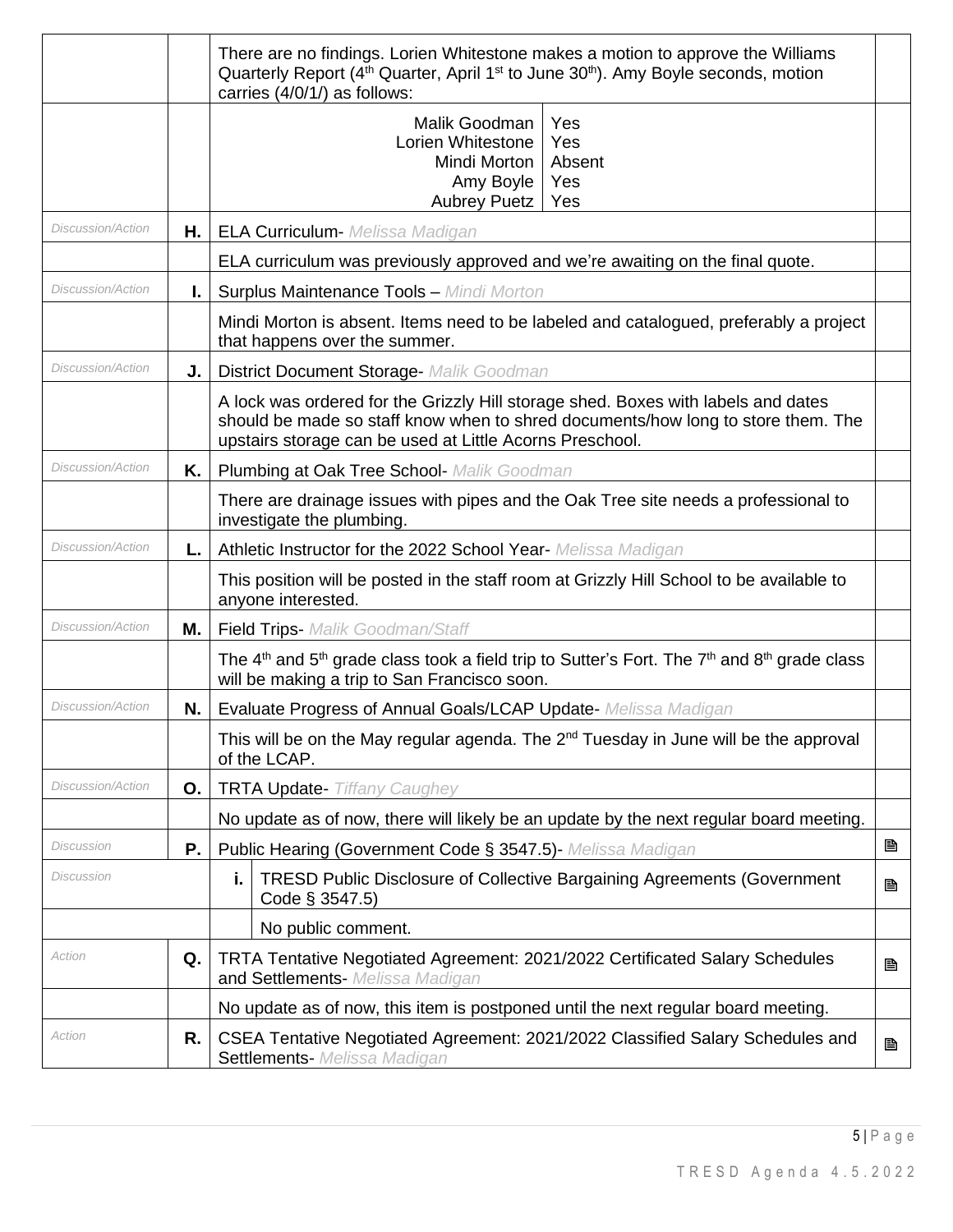|                          |      |                                                                                                                      | The tentative negotiated agreement was reviewed. New employees will be hired at<br>column 1 all the time and if they have prior experience they can be placed at the<br>appropriate stage.                |   |  |  |  |  |
|--------------------------|------|----------------------------------------------------------------------------------------------------------------------|-----------------------------------------------------------------------------------------------------------------------------------------------------------------------------------------------------------|---|--|--|--|--|
|                          |      |                                                                                                                      | Lorien Whitestone makes a motion to approve the CSEA Tentative Negotiated<br>Agreement: 2021/2022 Classified Salary Schedules and Settlements. Amy Boyle<br>seconds, motion carries (4/0/1/0) as follows: |   |  |  |  |  |
|                          |      |                                                                                                                      | Malik Goodman<br>Yes<br>Lorien Whitestone<br>Yes<br>Mindi Morton<br>Absent<br>Amy Boyle<br>Yes<br><b>Aubrey Puetz</b><br>Yes                                                                              |   |  |  |  |  |
|                          |      | S.                                                                                                                   | <b>CSEA Formal Ratification-</b> Erin Riley/Melissa Madigan                                                                                                                                               | B |  |  |  |  |
|                          |      |                                                                                                                      | Amy Boyle makes a motion to approve the CSEA Formal Ratification. Lorien<br>Whitestone seconds, motion carries (4/0/1/0) as follows:                                                                      |   |  |  |  |  |
|                          |      |                                                                                                                      | Malik Goodman<br>Yes<br>Lorien Whitestone<br>Yes<br>Mindi Morton<br>Absent<br>Amy Boyle<br>Yes<br><b>Aubrey Puetz</b><br>Yes                                                                              |   |  |  |  |  |
|                          | 9.   |                                                                                                                      | <b>PUBLIC COMMENT ON CLOSED SESSION ITEMS - Malik Goodman</b>                                                                                                                                             |   |  |  |  |  |
|                          | 10.  | <b>CLOSED SESSION</b>                                                                                                |                                                                                                                                                                                                           |   |  |  |  |  |
| <b>Discussion/Action</b> |      | Α.                                                                                                                   | Public Employee Discipline/Dismissal/Release (Government Code § 54957(b))                                                                                                                                 |   |  |  |  |  |
|                          |      |                                                                                                                      | Nothing to report, no closed session.                                                                                                                                                                     |   |  |  |  |  |
| <b>Discussion/Action</b> |      | <b>B.</b>                                                                                                            | Conference with Labor Negotiator (Government Code § 54957.6). Employee<br>Organizations: CSEA and TRTA. Agency Negotiator: Melissa Madigan                                                                |   |  |  |  |  |
|                          |      |                                                                                                                      | Nothing to report, no closed session.                                                                                                                                                                     |   |  |  |  |  |
|                          | 11.1 | <b>RECESS /RECONVENE - Report Out on Closed Session</b> - Malik Goodman                                              |                                                                                                                                                                                                           |   |  |  |  |  |
|                          |      | Reportable Action Taken Regarding Public Employee Discipline/Dismissal/Release<br>Α.<br>(Government Code § 54957(b)) |                                                                                                                                                                                                           |   |  |  |  |  |
|                          |      |                                                                                                                      | Nothing to report, no closed session.                                                                                                                                                                     |   |  |  |  |  |
|                          |      | В.                                                                                                                   | Conference with Labor Negotiator (Government Code § 54957.6). Employee<br>Organizations: CSEA and TRTA. Agency Negotiator: Melissa Madigan                                                                |   |  |  |  |  |
|                          |      |                                                                                                                      | Nothing to report, no closed session.                                                                                                                                                                     |   |  |  |  |  |
| Discussion               | 12.  |                                                                                                                      | <b>FUTURE AGENDA ITEMS DISCUSSION</b>                                                                                                                                                                     |   |  |  |  |  |
|                          |      |                                                                                                                      | No future agenda items proposed.                                                                                                                                                                          |   |  |  |  |  |
|                          | 13.  | <b>UPCOMING MEETINGS: May 10th 2022</b>                                                                              |                                                                                                                                                                                                           |   |  |  |  |  |
|                          | 14.  | <b>ADJOURNMENT 6:02pm</b>                                                                                            |                                                                                                                                                                                                           |   |  |  |  |  |

This agenda was posted at least 72 hours prior to the meeting at 16661 Old Mill Rd. Nevada City, CA 95959 and on the website at TRESD.ORG